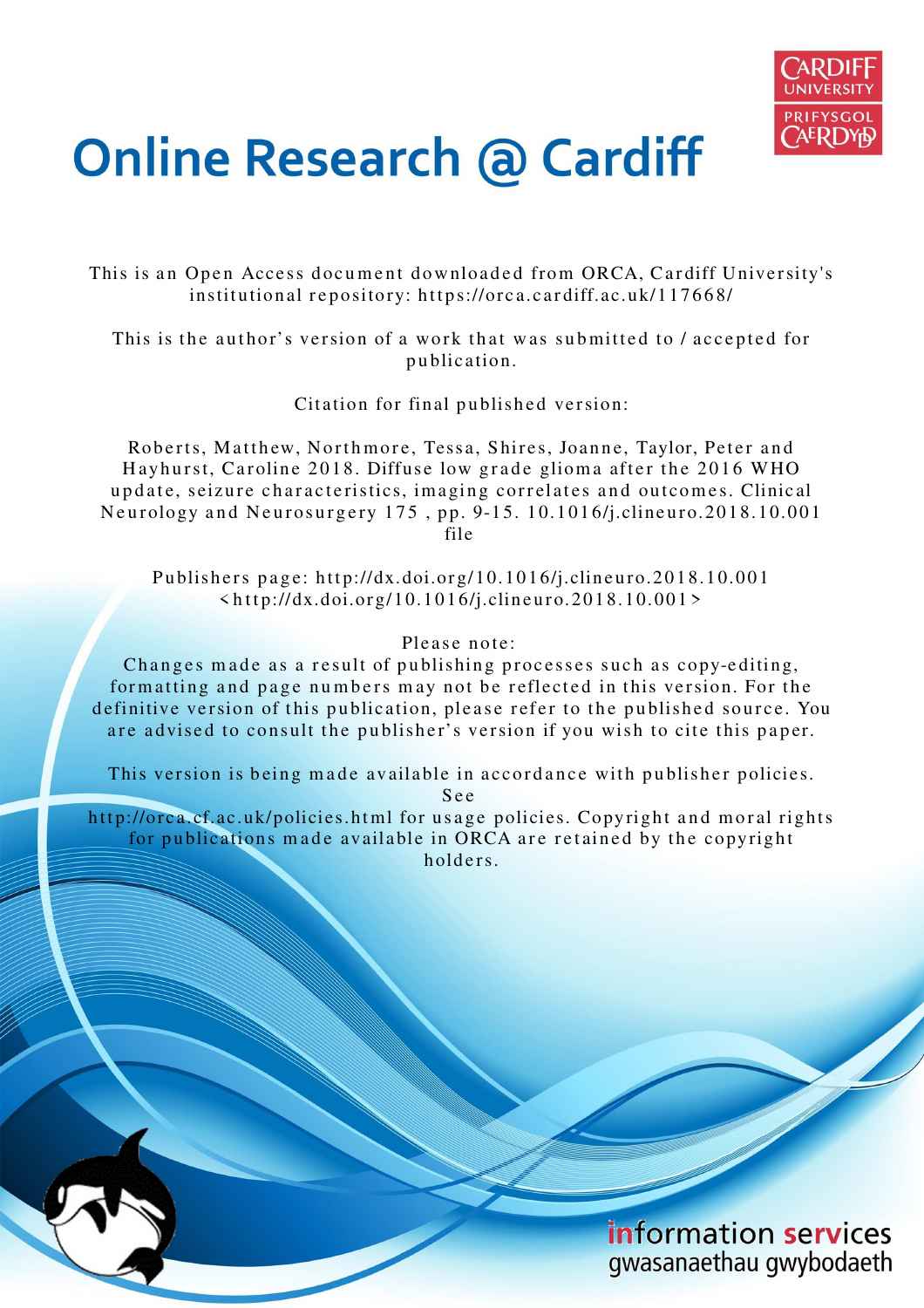# Diffuse low grade glioma after the 2016 WHO update, seizure characteristics, imaging correlates and outcomes

Matthew Roberts (BSc), Tessa Northmore (RN LLM), Joanne Shires (BSc RN) and Caroline Hayhurst (FRCS).

Department of Neurosurgery, University Hospital of Wales, Heath Park, Cardiff, UK, CF14 4XW.

Corresponding author: Matthew Roberts (mdgr@hotmail.co.uk).

Corresponding author address:

Department of Neurosurgery University Hospital of Wales Heath Park Cardiff UK CF14 4XW.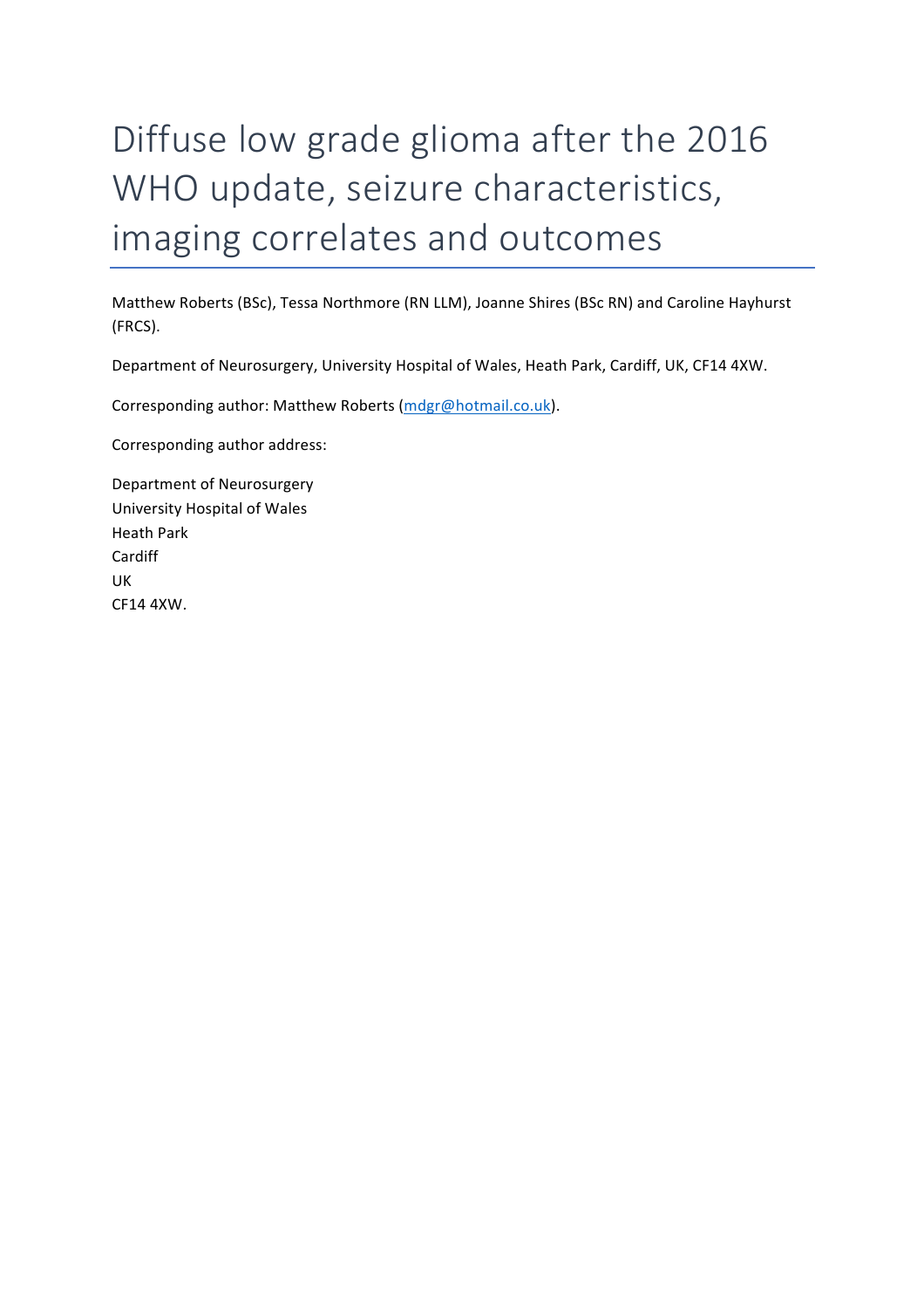# ABSTRACT

#### Objective

The majority of patients with supratentorial diffuse grade II glioma present with seizures, which adversely affect quality of life. The exact mechanism of epileptogenesis is unknown and the influence of tumour characteristics, radiological and histological, are not well studied, particularly following the introduction of molecular genetics in the 2016 WHO reclassification of gliomas. We sought to define predictors of seizure development and outcome in low grade glioma.

#### Patients and Methods

A retrospective review of patients who underwent resection of a supratentorial grade II glioma in a single institution. All patients underwent surgery at initial presentation with the aim of maximal safe resection. Presenting symptoms and radiological variables were recorded, including eloquent location, cortical involvement, tumour margins and tumour volume. Extent of resection (EOR), surgery type (awake vs asleep) and seizure outcome were analysed. Using molecular genetics data the original histology was reclassified according to the 2016 WHO update.

#### Results

63 patients were included, 45 (71%) presented with seizures. 36 (57%) had oligodendroglioma and 27 astrocytoma. IDH-1 mutation was present in 53 (84%). 18 (29%) had tumour in an eloquent location. 33 (73%) were Engel class I following surgery at median follow up of 43 months. 6 patients were Engel II, 6 class III. Complete and near total resection were associated with improved Engel class compared to subtotal resection. No factors such as age, tumour location, tumour margins or tumour molecular genetics (including IDH-1 mutation) predicted better seizure outcome. Updated histological subtype did not predict the presence of seizures at initial diagnosis, only tumour heterogeneousity on initial MRI (p=0.043). More patients who underwent awake craniotomy with intraoperative mapping were Engel class 1 post-operatively than those operated under general anaesthetic (84% vs 65%). Tumour volume at presentation did not correlate with seizure outcome but impacts on the EOR.

#### Conclusion

Seizure outcome is directly related to EOR in low grade glioma, which can be predicted by the initial tumour volume. Tumour histological subtype, including updated molecular genetic classification did not predict seizure development or outcome in this series. The use of awake craniotomy results in greater EOR and improved Engel Class following surgery.

#### Key words

Low-grade glioma; seizure outcome; extent of resection; updated molecular genetics; risk factors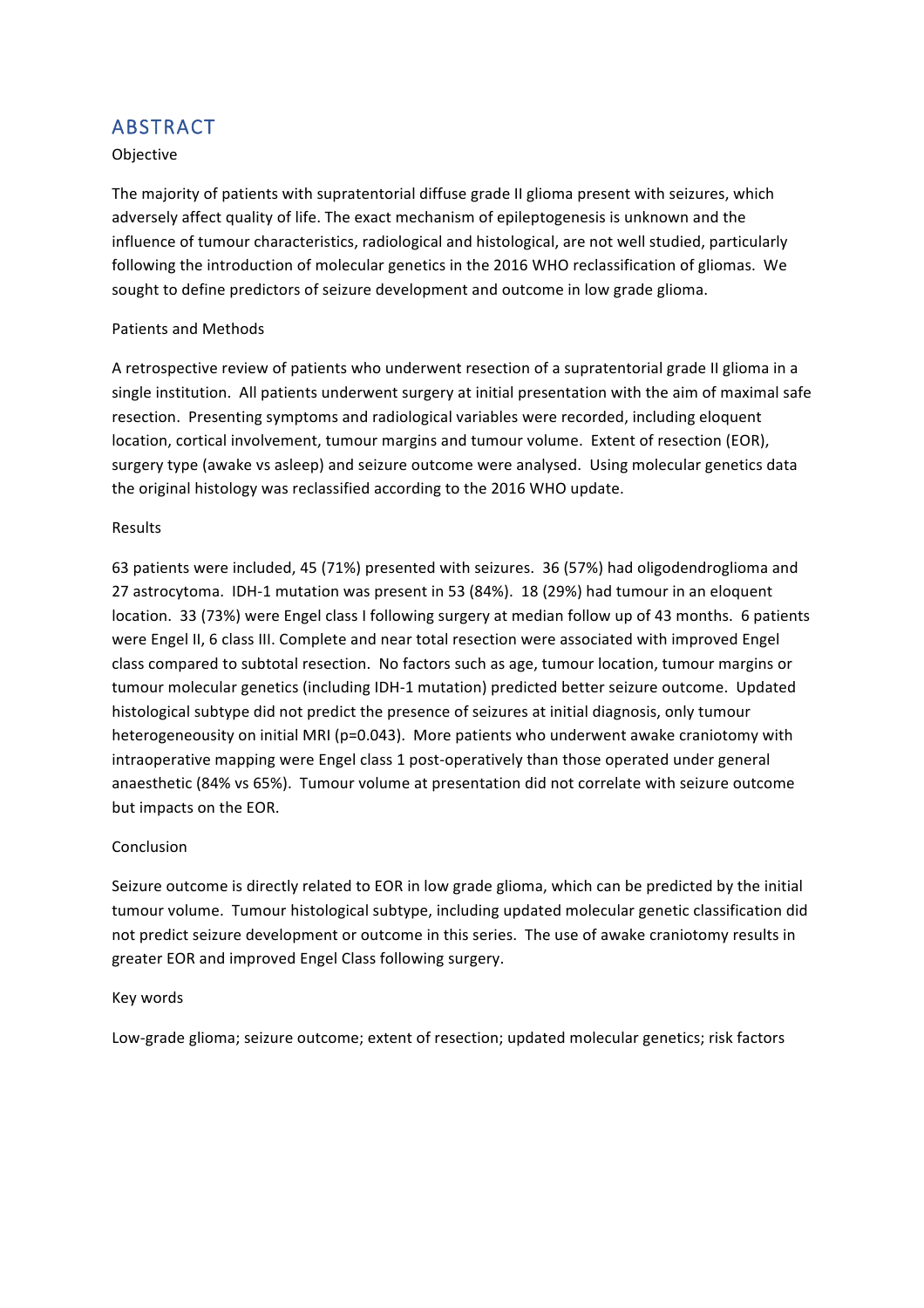# 1. Objective

World Health Organisation (WHO) grade II gliomas (low-grade gliomas; LGGs) are a heterogeneous group of primary central nervous system (CNS) tumours arising from glial cells (1). LGGs are shown to exhibit an average growth rate of around 4mm/year and will eventually undergo malignant transformation (2,3). The recent WHO classification system of LGGs classifies them as either astrocytoma or oligodendroglioma, emphasising the use of molecular genetics to distinguish tumour type. Previously, an additional classification of oligoastrocytoma existed, however, this has been removed in the recent updated classification system (4).

Most patients with LGGs present within the third or fourth decades of life with an overall incidence of 0.63-1.8/100,000 adults per year (5,6). They are highly epileptogenic tumours with 60-88% of patients presenting with seizure activity  $(7-10)$ . The exact mechanisms of tumour epileptogenesis are not fully understood but multiple factors appear to play roles. Potential factors predominantly involve peritumoural changes in metabolism, perfusion, electrolytes and enzyme activity. (11). For example, *IDH* mutations occur in up to 80% of LGGs and are believed to contribute to epileptogenesis by causing production of a structurally similar compound to glutamate and thus activating NMDA receptors (11).

Previously, management of LGGs involved a 'watch-and-wait' approach. However, there has been a recent shift towards earlier and more aggressive management due to the inevitable malignant transformation (2,12). A range of studies have shown more favourable outcomes with early surgical resection, particularly with a greater extent of resection (EOR) (13,14). In terms of seizure outcome, studies have shown seizure freedom in up to 65-81% of patients post-resection, but the exact prognostic factors that influence seizure outcome are not yet fully understood (6,8,9,15).

This study aimed to assess seizure outcome in a series of operated LGG patients and identify any pre- or post-operative predictors which may influence eventual seizure outcome, including tumour type based on the up-to-date molecular genetic analysis of the 2016 WHO classification update.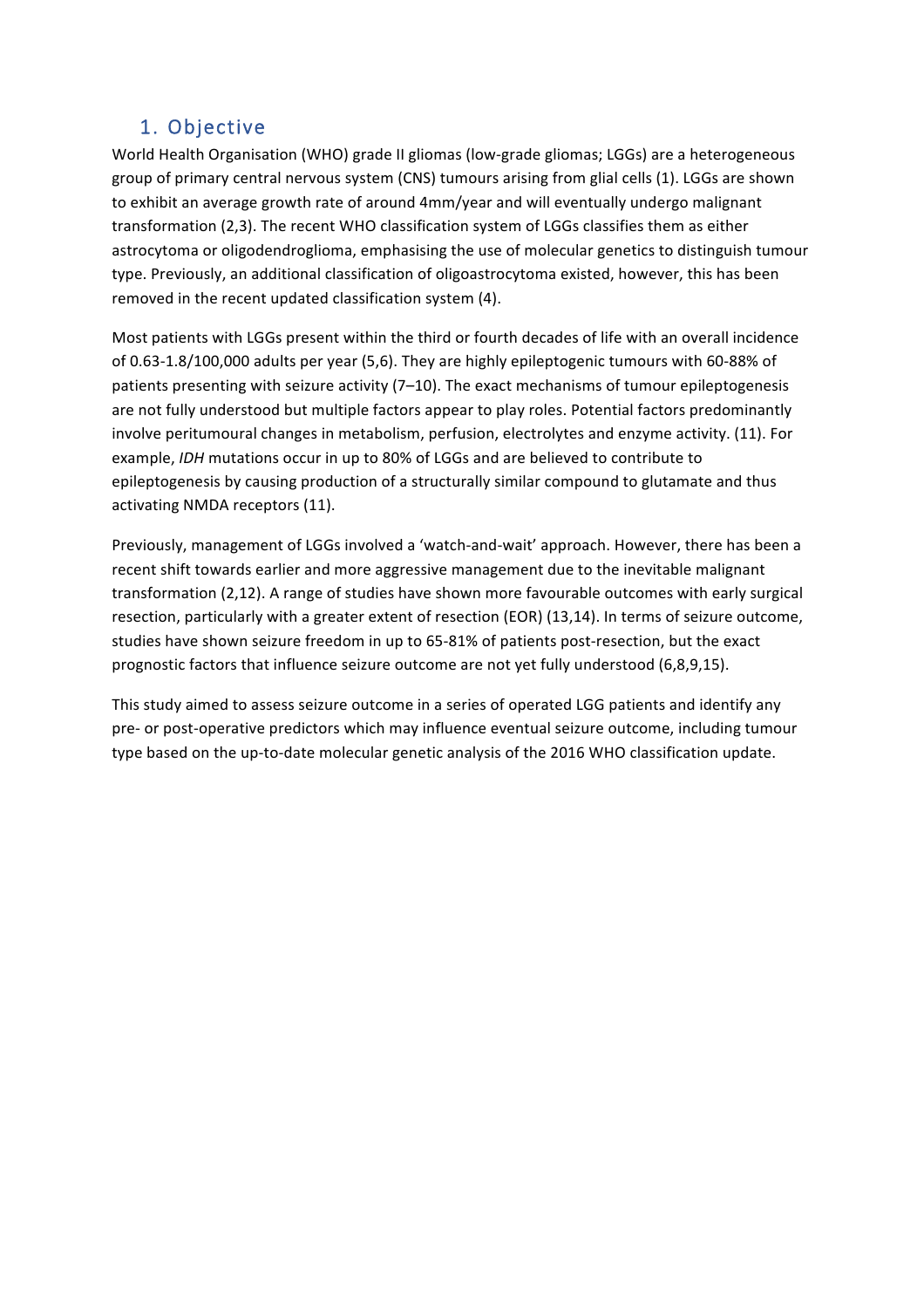## 2. Patients and Methods

#### **2.1 Patient Population**

A total of 63 patients with operated supratentorial grade II gliomas were included in this study, consisting of 36 oligodendrogliomas and 27 astrocytomas (according to WHO 2016 classification). All patients underwent surgical resection of their tumour at initial presentation, between May 2011 to December 2016 in a single institution. Those patients that only underwent biopsy were excluded from the study. Additionally, all cases with tumours classified grade II/III were excluded.

Clinical records were retrospectively analysed for symptoms at presentation, seizure type, type of resection (awake vs asleep), adjuvant treatments, seizure outcome (Engel class; table 1) and the presence and grade of tumour recurrence. Seizure outcome was assessed at 3, 6 and 12 months post-operatively and at most recent clinic follow up (median follow up time of 40 months). Tissue samples were analysed for all but 2 patients in terms of their immunohistochemistry (IHC) and molecular genetics and tumours were reclassified according to the 2016 system retrospectively. Reclassification was performed on the basis that a tumour with an IDH mutation plus 1p19q mutation is an oligodendroglioma and an IDH mutation plus ATRX mutation is an astrocytoma. All tissue samples in our institution have had IDH1 mutation IHC and molecular genetics performed since 2011 enabling retrospective reclassification in the majority of cases.

| <b>Table 1 –</b> Overview of Engel classification system; from Tanriverdi <i>et al.</i> <sup>16</sup> . |                                                                                     |  |  |  |
|---------------------------------------------------------------------------------------------------------|-------------------------------------------------------------------------------------|--|--|--|
| <b>Engel class</b>                                                                                      |                                                                                     |  |  |  |
|                                                                                                         | Seizure free without aura; seizures only on withdrawal of anti-epileptic drug (AED) |  |  |  |
|                                                                                                         | Rare disabling seizures                                                             |  |  |  |
| Ш                                                                                                       | Worthwhile improvement                                                              |  |  |  |
| IV                                                                                                      | No worthwhile improvement/worsening seizures                                        |  |  |  |

#### **2.2 MRI Analysis**

The recorded MRI information included laterality (left or right hemisphere), location (frontal, temporal, parietal, insular or a combination), presence of cortical involvement, mass effect and location in an eloquent region. Tumours were also described with relation to their borders (distinct vs indistinct) and tumour signal on MRI (homogenous vs heterogenous). Tumour size was analysed using the widest diameter in three directions and tumour volume calculated (ellipsoid method volume=D1xD2xD3/2). EOR was described as complete, near-total (>90%) and subtotal (<90%),

based on immediate post-



**Figure 1** – Axial MRI images from two patients. A) Shows an example of a heterogenous glioma with indistinct borders on T2. B) shows an example of a homogenous LGG with distinct borders. C) Postoperative surgical cavity on FLAIR after resection of tumour B.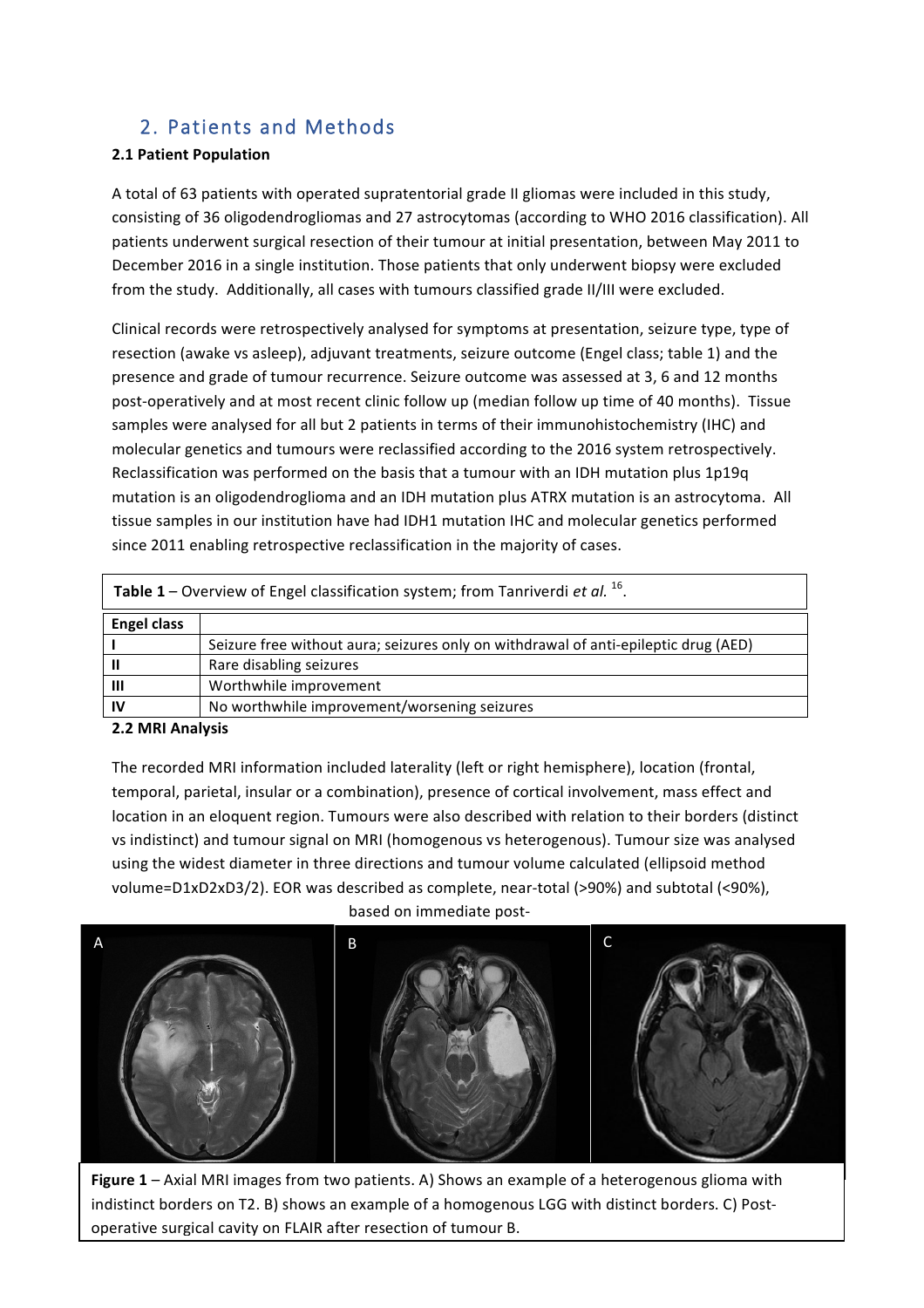operative MRI.

Statistical analysis was performed using SPSS, Version 24 IBM Corp, Armonk NY. Univariate analysis was performed using  $\chi$ 2 and Fishers exact test where appropriate and paired t tests for continuous variables. A P value of <0.05 was considered significant.

#### 3. Results

Our cohort included a total of 63 patients, 43 male and 20 female, with a median age of 34 years. 36 patients had oligodendogliomas and 27 had astrocytomas with 30 being located in the right hemisphere and 33 in the left hemisphere. The key clinical and demographic characteristics are

**Table 2** – Summary of overall patient parameters. Tumours situated within the supplementary motor area (SMA) have been included in the eloquent group.

displayed in table 2.

| Parameter                | <b>Total number of cases</b> |
|--------------------------|------------------------------|
| Total patients           | 63                           |
| Males                    | 43 (68%)                     |
| Females                  | 20 (32%)                     |
| Median age               | 34                           |
| Median follow up time    | 40 months                    |
| Deceased patients        | 4                            |
| Median time to death     | 29 months (range 11-44)      |
| <b>Tumour</b>            |                              |
| Oligodendroglioma        | 36 (57%)                     |
| Astrocytoma              | 27 (43%)                     |
| IDH-1 mutation           | 53 (84%)                     |
| Right hemisphere         | 30 (48%)                     |
| Left hemisphere          | 33 (52%)                     |
| Eloquent region (+ SMA)  | 18 (29%)                     |
| Non-eloquent             | 45 (71%)                     |
| <b>Seizures</b>          |                              |
| <b>Total seizures</b>    | 45 (71%)                     |
| <b>GTC</b>               | 17 (38%)                     |
| Partial                  | 15 (33%)                     |
| Combined GTC and partial | 13 (29%)                     |
| Surgery                  |                              |
| Awake                    | 25                           |
| General anaesthetic (GA) | 38                           |

The main presenting complaint was seizure in 45 (71%) patients, of which 17 (38%) were generalised tonic-clonic seizures (GTC), 15 (33%) were focal seizures and 13 (29%) had a combination of focal and generalised. Other presenting symptoms included headache (3%), focal neurological deficit (5%), a combination of the two (11%) or were incidental findings (5%). There were 53 patients with IDH-1 mutations present (84%) of which 41 presented with seizures (77%). Four oligodendrogliomas and four astrocytomas did not have IDH-1 mutations present and thus classify as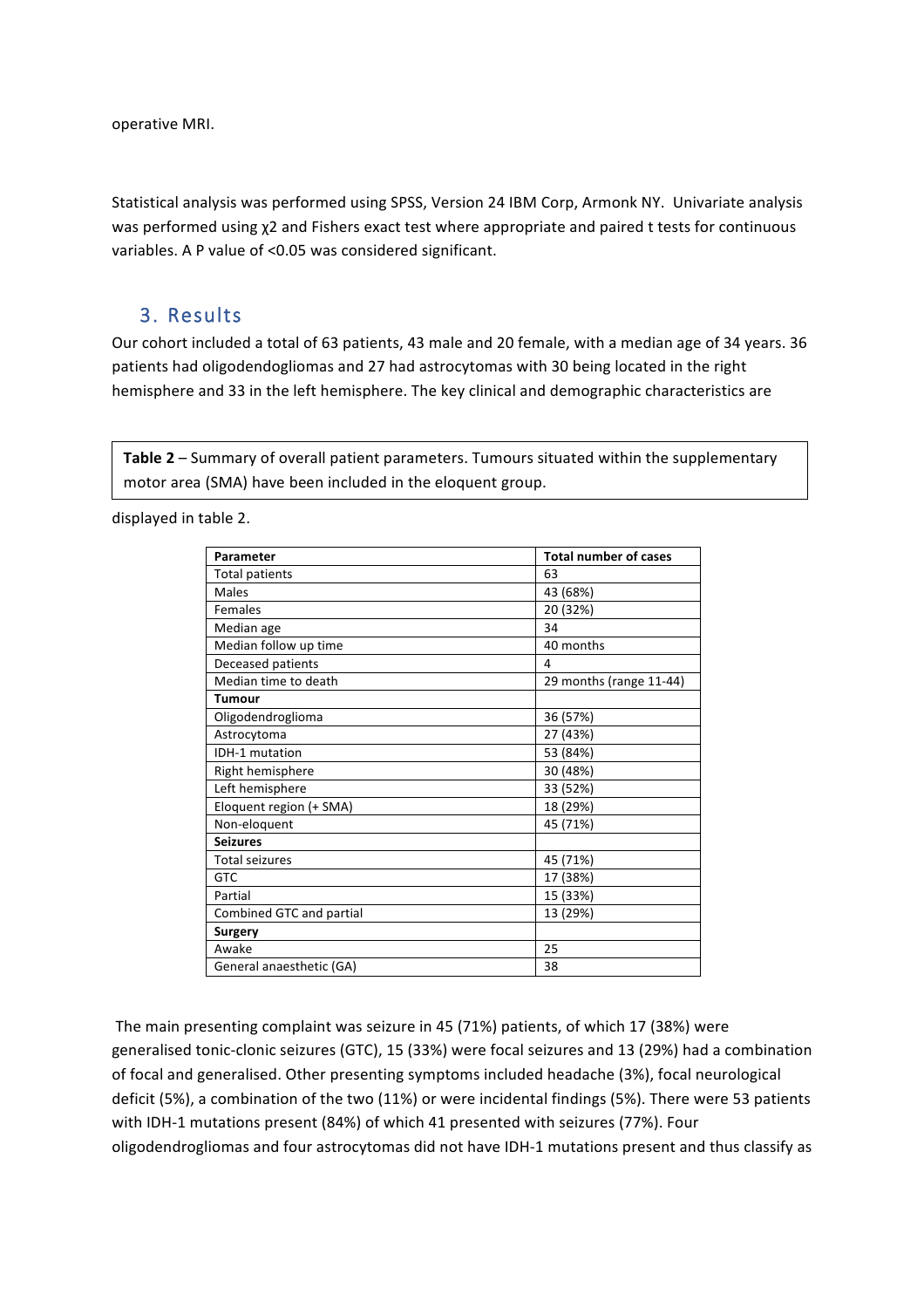oligodendroglioma, NOS, and astrocytoma, NOS, respectively. Two patients with morphological astrocytomas did not have molecular genetics available.

#### *3.1 Patients Presenting with Seizures*

Seizure outcome was assessed using the Engel classification system (table 1). 33 out of 45 patients (73%) presenting with seizures were Engel class I post-operatively at a median follow up of 43 months. All remaining patients gained some benefit from resection (6 patients were Engel class II, 6 were class III). Seizure outcome was assessed at 3, 6 and 12 months post-operatively as well as up to most recent status. 41 patients were Engel class I at 3 months (91%), 39 at 6 months (87%) and 36 at 12 months (80%). No patients were Engel class IV. Median and mean times to seizure recurrence were 10.5 months and 17.8 months respectively (range 3-48 months). Of the 12 patients with seizure recurrence, 6 (50%) had evidence of tumour recurrence at the time. Seizure recurrence was not significantly associated with tumour recurrence or progression, with seizure recurrence or new seizures occurring in only 8 out of the 25 patients (32%) with tumour recurrence in the series.

We analysed data for other variables that might predict eventual Engel class after surgery. Greater EOR tended to give better seizure outcome, with complete and near-total resection resulting in Engel class I in 76% and 87.5% respectively compared to 62.5% of subtotal resections. Complete resection is the strongest predictor of seizure freedom compared to either near or subtotal resection  $(p=0.066)$ . Demographics including patient age, IDH status and type of surgery did not significantly predict seizure outcome, but this may be related to the small sample size within subgroups. Tumour type did not significantly predict seizure outcome, whether using the 2016 WHO classification system or the previous system. Based on the 2016 classification system, patients with oligodendrogliomas had a slightly greater seizure freedom rate than those with astrocytomas, but this is not significant (79% vs 67%;  $p=0.299$ ). This is similar to results based on the previous classification system, where 88% of oligodendrogliomas, 61% of astrocytomas and 60% of oligoastrocytomas were seizure free. More patients who underwent an awake craniotomy with intra-operative functional mapping were Engel class I post-operatively compared to those under GA but this was non-significant (84% vs 65%; p=0.80). There were no radiological variables that significantly predicted seizure outcome, including eloquent location, cortical involvement, border distinction, mass effect or tumour signal.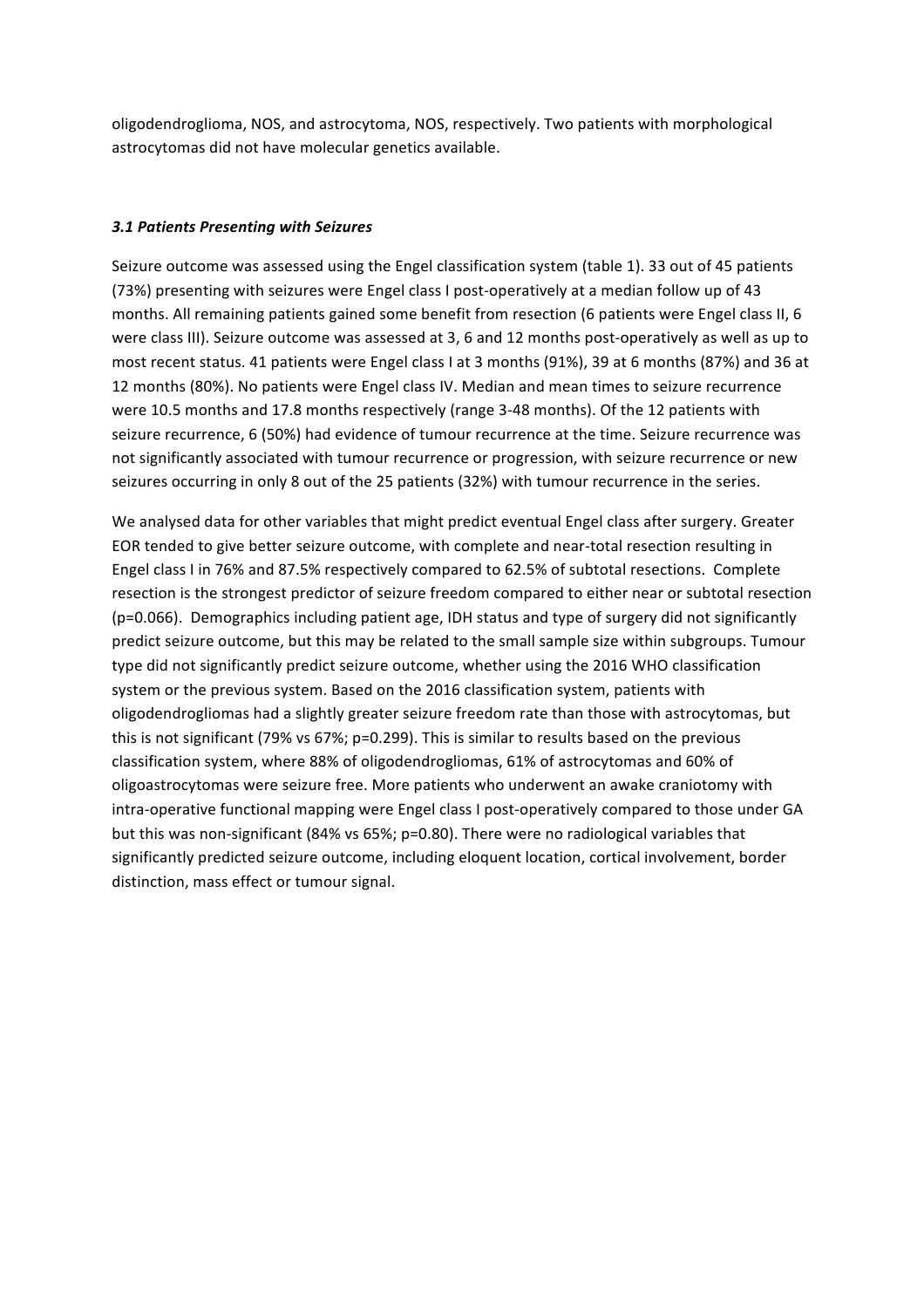Figure 2 - Seizure outcomes using Engel classification system based on pre-operative factors (tumour type, seizure type and tumour location as either eloquent (including SMA) or noneloquent. Blue bars indicate Engel class I, orange bars indicate Engel class II or above. Data only used from patients presenting with seizures (n=45). Individual bar totals are the total number of patients presenting with seizures within each category.



**Figure 3** - Seizure outcomes using Engel classification system based on operative factors - EOR (complete, near-total or sub-total) and type of surgery (awake vs GA). Blue bars indicate Engel class I, orange bars indicate Engel class II or above. Data only used from patients presenting with seizures (total n=45). Individual bar totals are the total number of patients presenting with seizures within each category.

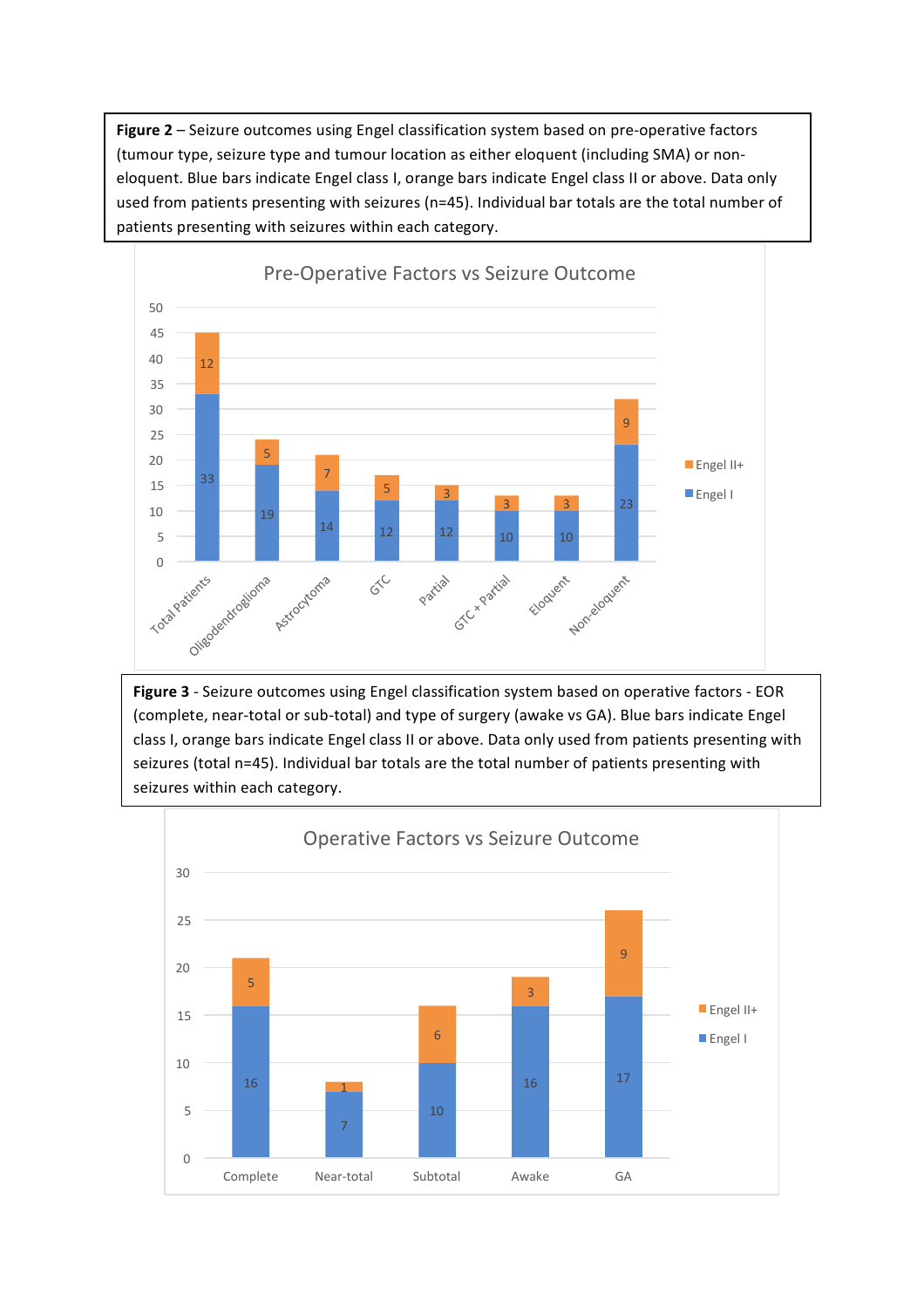We also analysed data to identify if any factors predicted whether seizures were the presenting symptom. The only variable to significantly predict seizures as a presenting symptom was tumour signal on MRI, where 81% of tumours with a heterogeneous appearance produced seizures compared to 58% of homogenous tumours ( $p=0.043$ ). Other demographics including age, IDH status and tumour volume and radiological variables of eloquent location, cortical involvement, mass effect and border distinction did not significantly predict whether seizures were the presenting symptom.

We tried to identify whether any variables correlated with tumour type based on the 2016 WHO classification system. More oligodendrogliomas had indistinct borders (59%) compared to astrocytomas (35%), p=0.05. No other factors, including seizures as a presenting symptoms, IDH status, tumour recurrence and tumour signal on MRI, significantly correlated with reclassified tumour type.

Tumour volume at presentation did not correlate with eventual seizure outcome (p=0.70). However, EOR was significantly greater in tumours with smaller volumes. The mean tumour volume in patients who underwent complete or near-total resection was 23.8 cm<sup>3</sup> compared to 54.9 cm<sup>3</sup> in those who underwent subtotal resection ( $p = 0.01$ ). Tumours in eloquent locations had significantly smaller volumes than those in non-eloquent locations, with mean volumes of 22.0 cm<sup>3</sup> and 37.7 cm<sup>3</sup>

|--|

respectively (p=0.035).

#### **3.2 Patients with no seizures at presentation**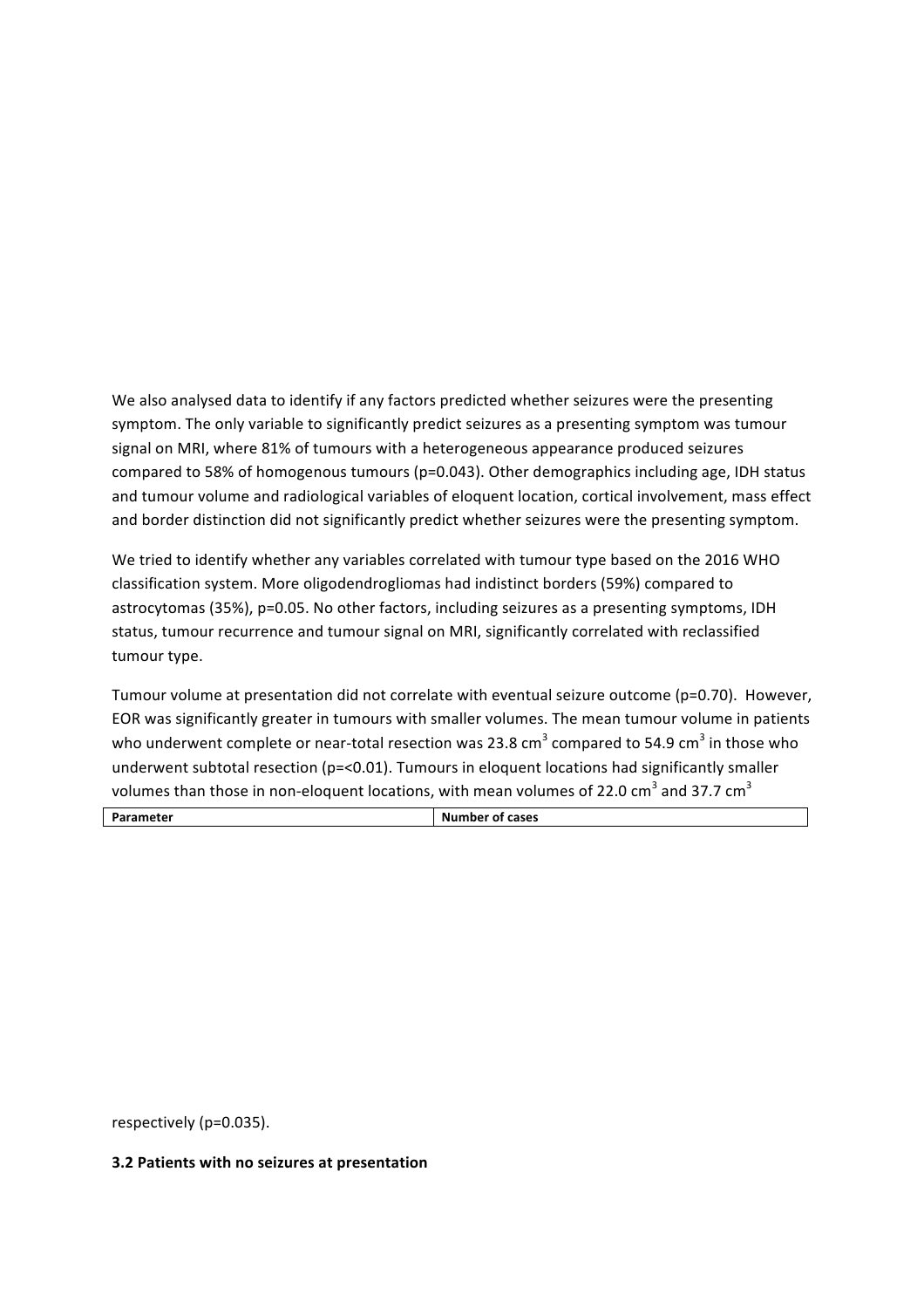| Total patients      | 18       |
|---------------------|----------|
| Tumour type         |          |
| Oligodendroglioma   | 12 (67%) |
| Astrocytoma         | 6 (33%)  |
| <b>IDH</b> mutation |          |
| Present             | 16 (89%) |
| <b>Ahcant</b>       | 7/110/1  |

**Table 3** – Parameters for patients whom did not presenting with seizures. \* indicates percentage of seizure cases Partial 1 (14%)\*

| Complete              | 9(50%)   |
|-----------------------|----------|
| Near-total            | 6 (33%)  |
| Sub-total             | 3(17%)   |
| Eloquent              | 5(28%)   |
| Non-eloquent          | 13 (72%) |
| Cortical involvement  | 7 (39%)  |
| Mass Effect           | 6 (33%)  |
| Distinct borders      | 10 (56%) |
| Homogenous appearance | 11 (61%) |

18 patients did not present with seizures and their key parameters are outlined in table 3. As previously stated, the only variable that significantly predicted seizures as a presenting symptom was heterogeneous MRI appearance, with those with heterogenous tumour signal being more likely to present with seizures, although this did not correlate with a specific tumour type. Median tumour size in patients who did not present with seizures was 14.55cm $^3$  compared to 36.85cm $^3$  in those who did. 

7 patients did eventually develop seizures (6 GTC; 1 partial) at a median time of 29 months. Of these new cases of seizures, 6 were oligodendrogliomas and 1 was astrocytoma. Only one new seizure case was associated with radiological tumour progression recurrence of an oligodendroglioma which

| Grade at Recurrence | Complete  | Near-     | Subtotal  |
|---------------------|-----------|-----------|-----------|
|                     | resection | total     | resection |
|                     |           | resection |           |

had undergone subtotal resection. There were no factors that predict which patients would go on to develop seizures. EOR was complete or near total in 5 patients with new seizures (71%) compared to 10 out of 11 patients who never had seizures (91%).

#### **3.3 Tumour Outcome**

Tumour recurrence or progression occurred in 25 (40%) patients in the series, with median time to recurrence of 22 months. Of these, fourteen recurred as grade II, eight as grade III and three as grade IV.

In patients presenting with seizures ( $n=20$ ) the median time to recurrence was 22.5 months vs 21 months in those who did not present with seizures (n=5) Figure 1. Table 4 shows the EOR and tumour grade at recurrence for the 25 patients who progressed. In this cohort, patients who underwent subtotal resection were more likely to have progression than those with complete or near-total resection, with progression occurring in 52% of subtotal resections and 27% of complete/near-total resections ( $p=0.044$ ). Importantly, of tumours recurring as grade III or IV, only one out of nine patients had undergone complete resection (11%).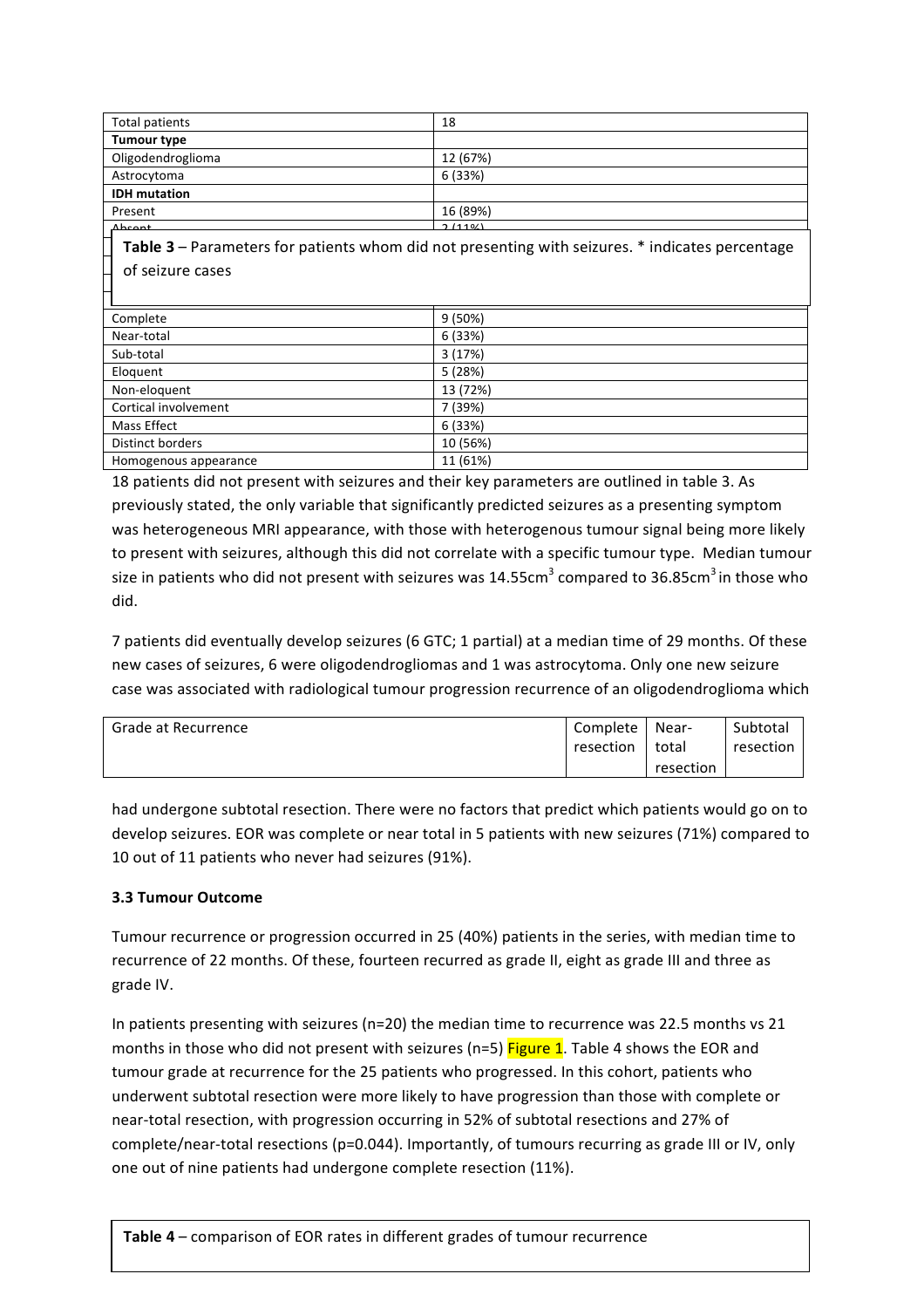| . .            |  |  |
|----------------|--|--|
| II/III         |  |  |
| $\mathbf{III}$ |  |  |
| III/IV         |  |  |
| $\mathbf{u}$   |  |  |

Larger tumours were also more likely to recur. The mean tumour volume in patients who had recurrence was 44.2 cm<sup>3</sup> compared to 26.0 cm<sup>3</sup> in patients with no recurrence (p=0.008). Mass effect was also predictive of tumour recurrence, where recurrence occurred in 67% of patients with evidence of mass effect on pre-operative MRI, compared to 19% of those with no mass effect evident (p=<0.01). IDH status, type of surgery and radiological variables of border distinction, cortical involvement and tumour signal did not significantly predict recurrence.

Overall, greater EOR was generally achieved with awake craniotomy with 13 undergoing complete resection (52%), 7 near-total (28%) and only 5 sub-total (20%). In comparison, in the general anaesthesia (GA) group a complete resection was achieved in 17 patients (45%), near-total in 7 patients (18%) and sub-total in 14 patients (37%). However, this did not statistically predict seizure freedom  $(p=0.80)$ .

Most patients were treated before the publication of the RTOG 9802 study, therefore the use of adjuvant treatment was mixed. 17 patients received adjuvant therapy after initial tumour resection due to significant residual disease. 8 received radiotherapy alone, 2 received chemotherapy alone and 7 received combined chemo-radiotherapy. 11 (65%) had oligodendrogliomas, the remainder had astrocytomas. Of the patients who initially presented with seizures (n=45), 9 received adjuvant therapy, compared to 8 patients out of those who did not present with seizures ( $n=18$ ). 11 patients who had adjuvant treatment were Engel class I (65%). Our data did not show a statistically significant improvement in seizure outcome after adjuvant therapy compared to no adjuvant therapy ( $p=0.33$ ).

#### **3.4 Outcomes Before and After the 2016 WHO Update**

After reclassification there were 36 patients with oligodendroglioma and 27 with astrocytoma. Based on the original histological classification before the 2016 update there were 28 with oligodendroglioma, 24 with astrocytoma, 11 with oligoastrocytoma. Of the oligoastrocytomas, 7 were reclassified to oligodendroglioma and 4 to astrocytoma.

|                      | <b>Total cases</b> | <b>Seizures</b> | <b>Engel I</b> | Engel II+ |
|----------------------|--------------------|-----------------|----------------|-----------|
| <b>Before Update</b> |                    |                 |                |           |
| Oligodendroglioma    | 28                 | 18              | 16 (89%)       | 2(11%)    |
| Astrocytoma          | 24                 | 17              | 11 (63%)       | 6 (37%)   |
| Oligoastrocytoma     | 11                 | 10              | 6(60%)         | 4 (40%)   |
|                      |                    |                 |                |           |
| <b>After Update</b>  |                    |                 |                |           |
| Oligodendroglioma    | 36                 | 24              | 19 (79%)       | 5(21%)    |
| Astrocytoma          | 27                 | 21              | 14 (67%)       | 7 (33%)   |

Table 5 – Comparison of cases before and after reclassification using 2016 WHO update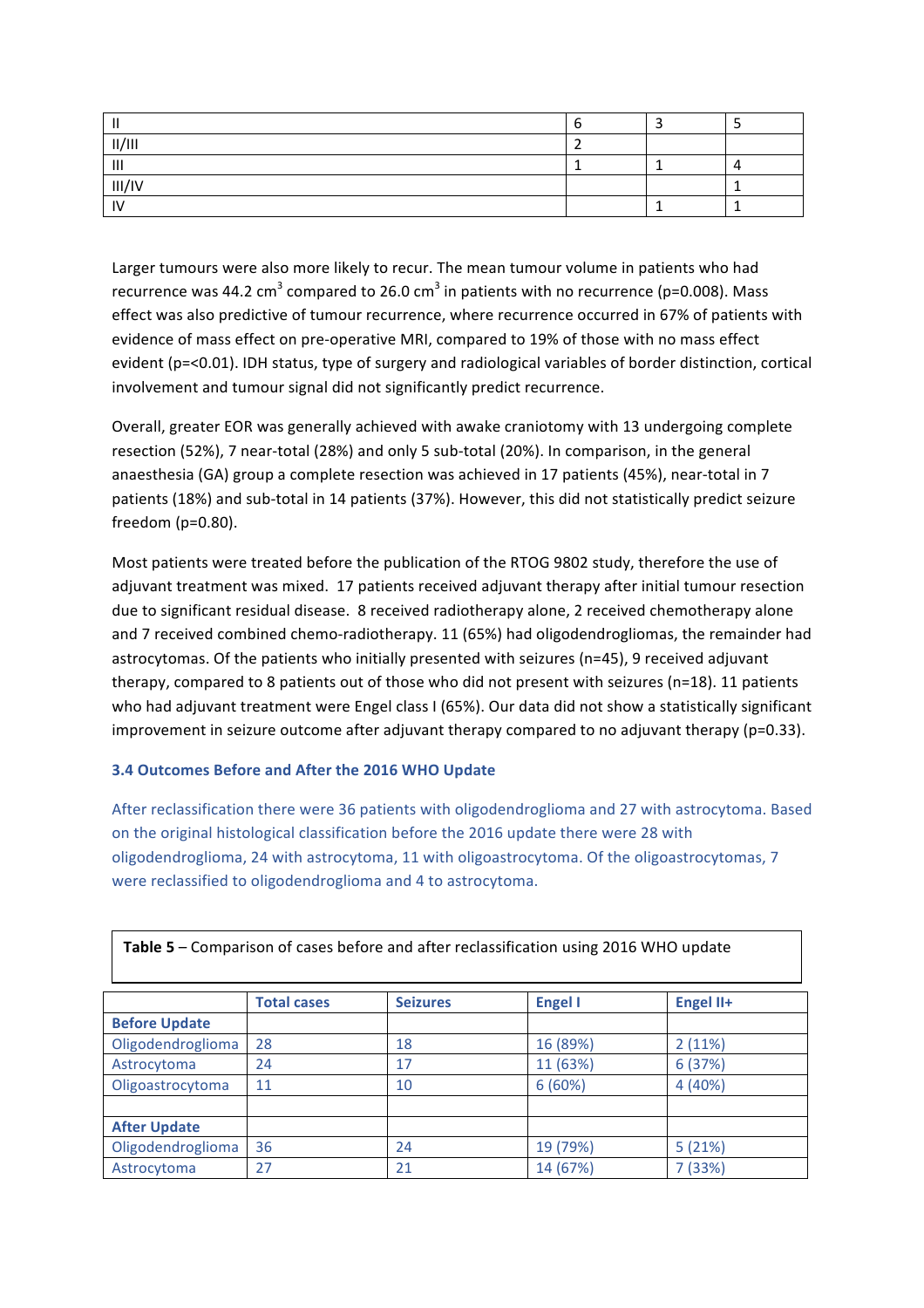As shown in table 5, tumours previously classified as oligoastrocytoma were most likely to present with seizures. Oligodendrogliomas were also more likely to be Engel class I post-operatively, whereas oligoastrocytomas were least likely. More oligoastrocytomas were reclassified as oligodendroglioma than astrocytoma, which may have affected Engel class outcomes post-update as there were 10% fewer oligodendroglioma patients Engel class I after reclassification. However, seizure outcome was virtually unchanged in astrocytomas before and after the update.

In new cases of seizures, there was no change between pre- and post-updated classification, with 6 cases of new seizures in patients with oligodendrogliomas and 1 with astrocytoma.

Tumour recurrence was not significantly impacted after the updated classification. 25 patients had tumour recurrence, 12 of which were oligodendroglioma and 13 astrocytoma. Before reclassification, these 25 patients were made up of 9 oligodendrogliomas, 11 astrocytomas and 5 oligoastrocytomas. 

#### 4. Discussion

The main outcome of this study was to assess seizure outcome in patients with LGGs and identify any imaging, molecular or operative predictors of seizure development and seizure freedom based on the 2016 WHO classification system (4).

Our result of 73% patients being Engel class I post-operatively is in keeping with other data, with a range of 67-81% reported (6,8,15,16). The proportion of our patients being Engel class I decreases with time post-operatively, as shown by the seizure freedom rates at 3, 6 and 12 months postoperatively (91%, 87% and 80% respectively).

EOR appears to be a strong predictor of seizure freedom (Engel class I) after resection (8,15,17). Our results of Engel class I for complete (76%), near-total (87.5%) and subtotal resection (62.5%) show preferable seizure outcome with greater EOR. This is in keeping with other literature, for example Xu *et al.* (15) found an EOR >80% gave better seizure outcome (Engel class I) and a meta-analysis showed 80% seizure freedom from gross-total resection compared to 53% of subtotal resections (17), again similar to our data. Seizure freedom in 62.5% of subtotal resections still shows the surgical benefit to seizure outcome even when a lower EOR is achieved. The widespread push towards maximal early resection appears to provide improved seizure outcomes. In fact, "supratotal" resection, whereby the tumour is removed along with a margin visible on FLAIRweighted MRI, has been shown to produce favourable seizure outcomes as well as a significant reduction in the risk of malignant transformation (14). This is reflected in the fact that in this study EOR was also a significant predictor of tumour recurrence as tumours were significantly more likely to recur with an incomplete EOR compared to near-total or complete, despite adjuvant therapy. Adjuvant therapy did not appear to give favourable seizure outcomes in this cohort (p=0.33) which may be due to the fact that adjuvant therapy tended to be used in those with significant residual disease (incomplete EOR) which is a negative prognostic factor in itself.

Our data also show that seizure outcome is improved when resection is performed as awake craniotomy with intra-operative functional mapping compared to under GA (84% Engel class I vs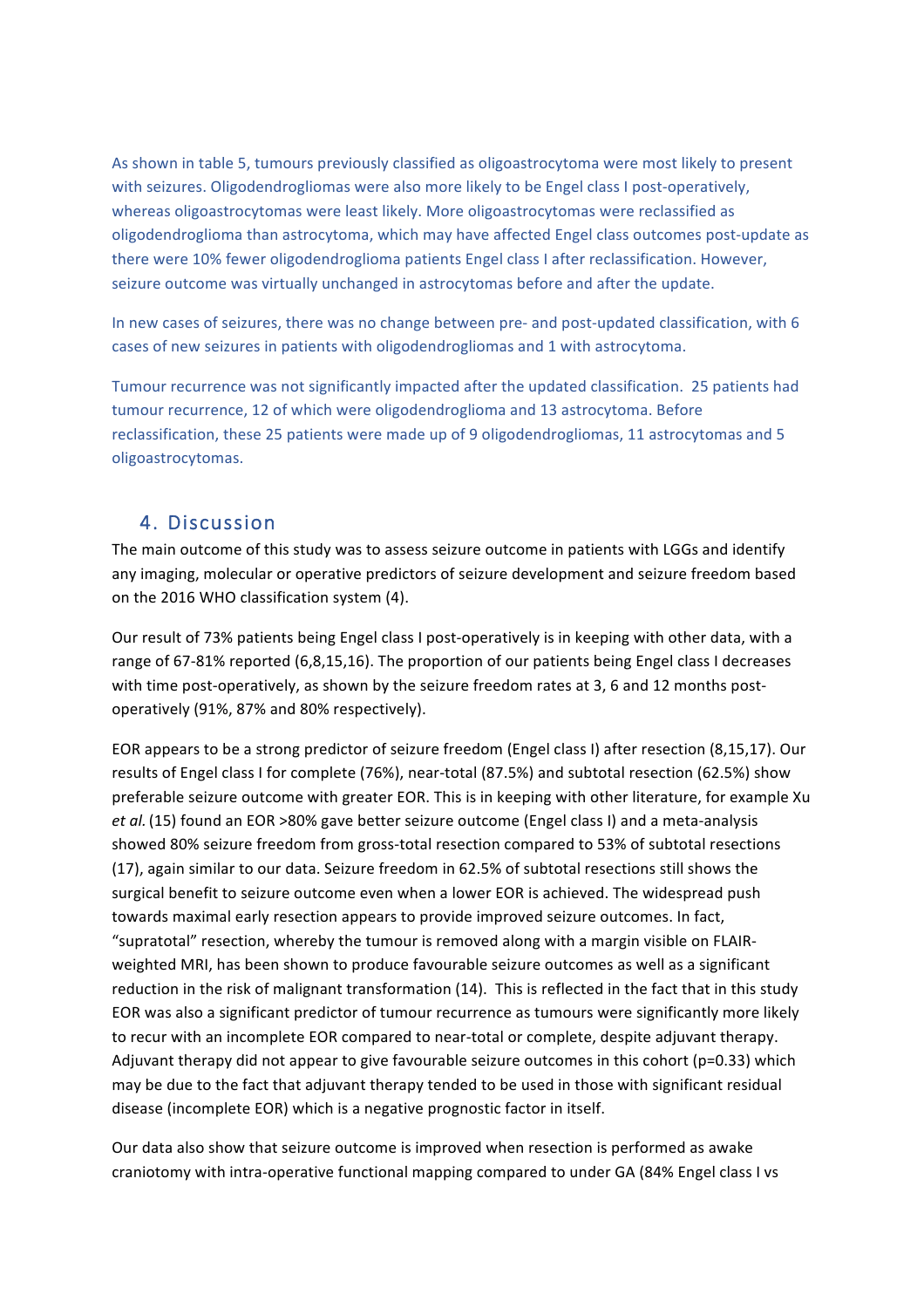65%). This may be due to an overall greater EOR in those operated awake compared to those operated under GA. Of the 19 patients who underwent awake craniotomy and resection, 74% had complete or near-total resection compared to 58% of those operated under GA. The increased number of subtotal resections in the GA group may contribute to the reduced rate of seizure freedom. 

When comparing seizure outcome in patients with oligodendrogliomas to astrocytomas based on the 2016 WHO update, slightly more patients with oligodendrogliomas were Engel class I (79% and 67% respectively), however this is not statistically significant. In contrast, Chang et al. (8) report that patients with oligodendrogliomas are more prone to seizures due to a tendency to be located cortically. It was generally thought that more cortically located tumours are more prone to developing seizures, which included the no longer used classification of oligoastrocytoma. Where astrocytomas were thought to be mainly found in white matter tracts they were thought to have less seizures apart from protoplasmic astrocytomas which were linked to chronic epilepsy. After reclassification, tumour type did not have an impact on seizure outcome in our cohort. There is somewhat mixed data assessing outcomes based on tumour type. Previous studies have shown both improved outcome with certain tumour type (oligodendroglioma; (18) or no difference in outcome (19). Furthermore, there is conflicted evidence that oligodendrogliomas are more likely to have seizures as a presenting symptom (9,20) but in our cohort tumour type did not predict which patients would present with seizures initially, with no significant difference between oligodendrogliomas and astrocytomas in terms of seizures as a presenting symptom. Additionally, although oligodendrogliomas had more indistinct borders than astrocytomas based on the 2016 classification (59% vs 35%), there was no difference in EOR or seizure outcome in this series, which may reflect the small numbers in each subgroup and requires further study.

The 2016 WHO update has not shown significant changes in prognosis in our series. The greatest difference was in seizure freedom rates of oligodendrogliomas, where 89% were Engel class I postoperatively based on the old classification system compared to 79% after reclassification. This may be due to fact that the majority of oligoastrocytomas, which had the highest proportions of patients presenting with seizures (89%) and lowest proportion Engel class I post-operatively (40%), were reclassified as oligodendrogliomas and thus reduced the rate of seizure freedom. Aside from this, there was very little impact on rates of tumour recurrence between tumour types and no change between rates of new seizures. Larger long term case series will be required to demonstrate differences in clinical features and outcome after the 2016 update.

Delfanti et al. aimed to correlate imaging characteristics with tumour classification based on the 2016 update in a retrospective study of 40 patients (21). They identified that tumour classification had an impact on tumour location, appearance of borders on MRI and progression free survival (PFS), where patients with no IDH mutation had significantly shorter PFS (24). It may be that tumour histology under the new classification has less importance to seizure outcome compared to the old system but has a greater impact in relation to patient demographics, imaging characteristics and prognosis. In our study, pre-operative radiological variables including cortical involvement, mass effect, eloquent location, border distinction and tumour signal did not significantly impact on seizure development, outcome or the ability to achieve maximal EOR. Interestingly, tumour signal (homogenous vs heterogenous) on MRI was significantly related to whether seizures were the presenting symptom, which may reflect as yet unknown molecular differences within tumours.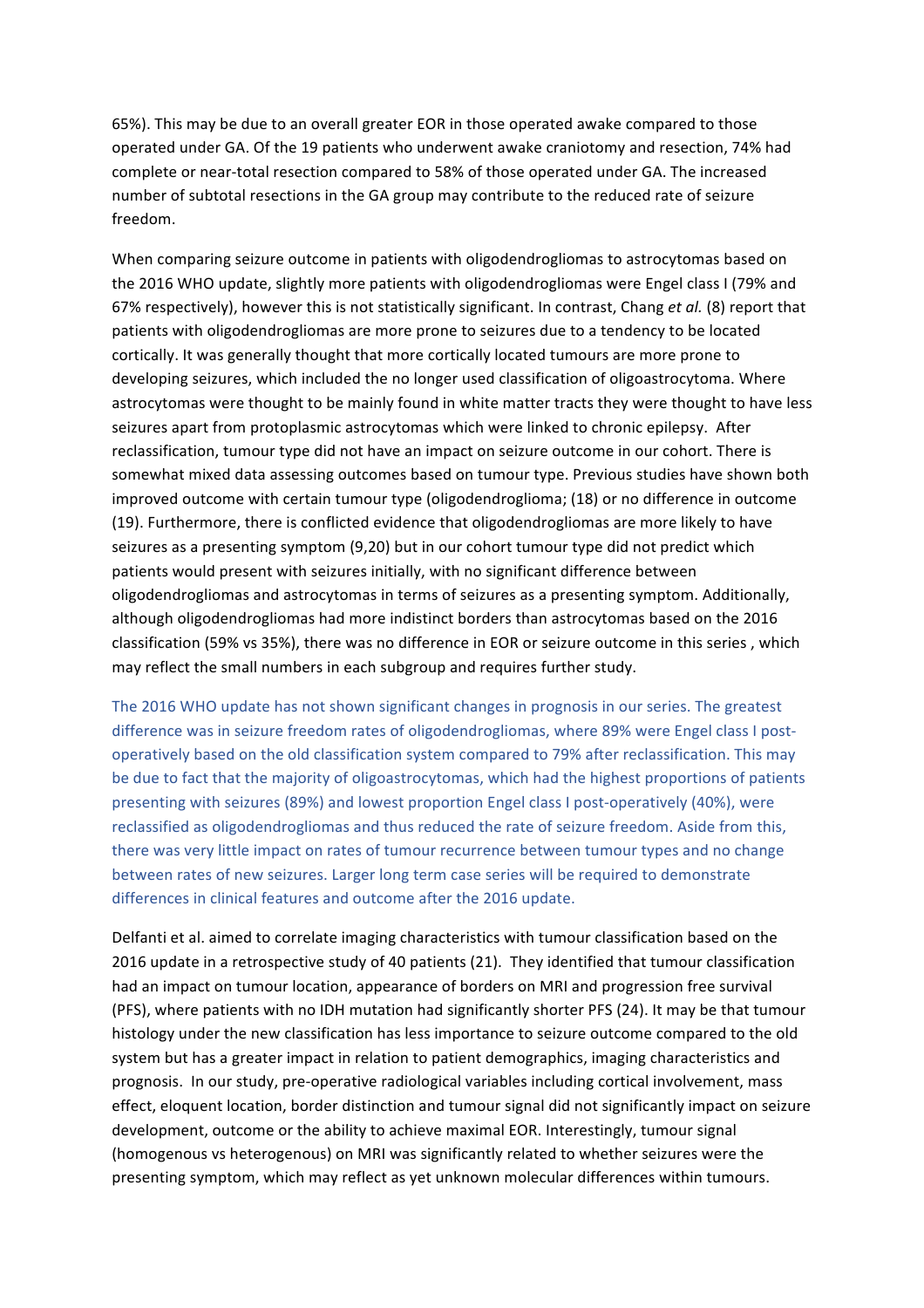*IDH* mutation status has previously been shown to be associated with seizures as a presenting symptom and increased risk of future malignant transformation (5,13,25–27). However, our data showed no significant correlation between *IDH* mutations and seizures as a presenting symptom, seizure outcome, tumour type or recurrence. Therefore the use of *IDH* mutation status alone as a prognostic marker was limited in our cohort.

Tumour volume did not influence seizure outcome, with similar mean tumour volumes in patients who were Engel class I compared to class II or above post-operatively (33.8 cm $^3$  vs 30.3 cm $^3$ respectively). However, tumour volume did influence tumour outcome, as cases where progression occurred had significantly larger initial tumour volumes compared to those which did not ( $p=0.008$ ; mean volumes 44.2 cm<sup>3</sup> vs 26.0 cm<sup>3</sup> respectively). This is likely linked to the potential EOR achievable with larger tumours, as mean tumour volume was significantly greater in patients who underwent subtotal resection compared to those who had near-total or complete resection (54.9 cm<sup>3</sup> vs 23.8 cm<sup>3</sup>; p=<0.01). Thus, larger initial tumour volumes appear to reduce the possible EOR, which has also been shown elsewhere (1). We did not identify a link between tumour volume and seizures as a presenting symptom whereas others have shown that larger tumours tended to present with seizures (28).

For patients that did not present with seizures, it is not obvious as to what specific factors predict the absence of seizures or what led to development of seizures in 7 of the 18 (39%) as our data show no statistically significant predictors. The majority of patients who went on to develop seizures had oligodendrogliomas (86%) which correlates with some that oligodendrogliomas tend to be more cortical and are more prone to seizure activity, but this result was not significant and there is mixed evidence in the literature (8,9,20). Previous studies have suggested that larger tumours are indicative of a longer period of silent growth, with more time for seizures to develop (28). It is possible that more patients would have gone on to develop seizures had they not presented with other symptoms or as an incidental finding. Leading on from this, our finding that tumour volume was significantly smaller in tumours located in eloquent regions compared to non-eloquent regions (22.0 cm<sup>3</sup> vs 37.7 cm<sup>3</sup>) is most likely due to eloquently located tumours producing symptoms at an earlier stage in their growth.

We identified several key factors that predict tumour recurrence, in line with recent studies (1,26). Evidence of mass effect on pre-operative MRI, larger tumour volumes and reduced EOR all statistically correlated with an increased likelihood of recurrence. Mass effect may play a role by affecting resection, whereby compression of nearby structures limits the achievable EOR. Tumour volume and EOR appear to interlink in their effect on tumour recurrence, whereby larger tumour volumes correlate directly with tumour recurrence and also reduced EOR, which indirectly correlates with survival as reduced EOR is associated with tumour recurrence. Similar data has been shown in other studies in that EOR is reduced in larger tumours as well as tumour volume being an independent prognostic factor for tumour recurrence (1,29).

Overall, pre-operative radiological variables did not predict seizure outcome in our cohort, with tumour volume the only variable that influences EOR and hence seizure outcome. Even tumour location in an eloquent region does not influence EOR so it seems that with judicious use of awake craniotomy it is possible to achieve significant resection and lead to a favourable outcome. Tumour volume appears to be an important variable relating to factors such as EOR and tumour recurrence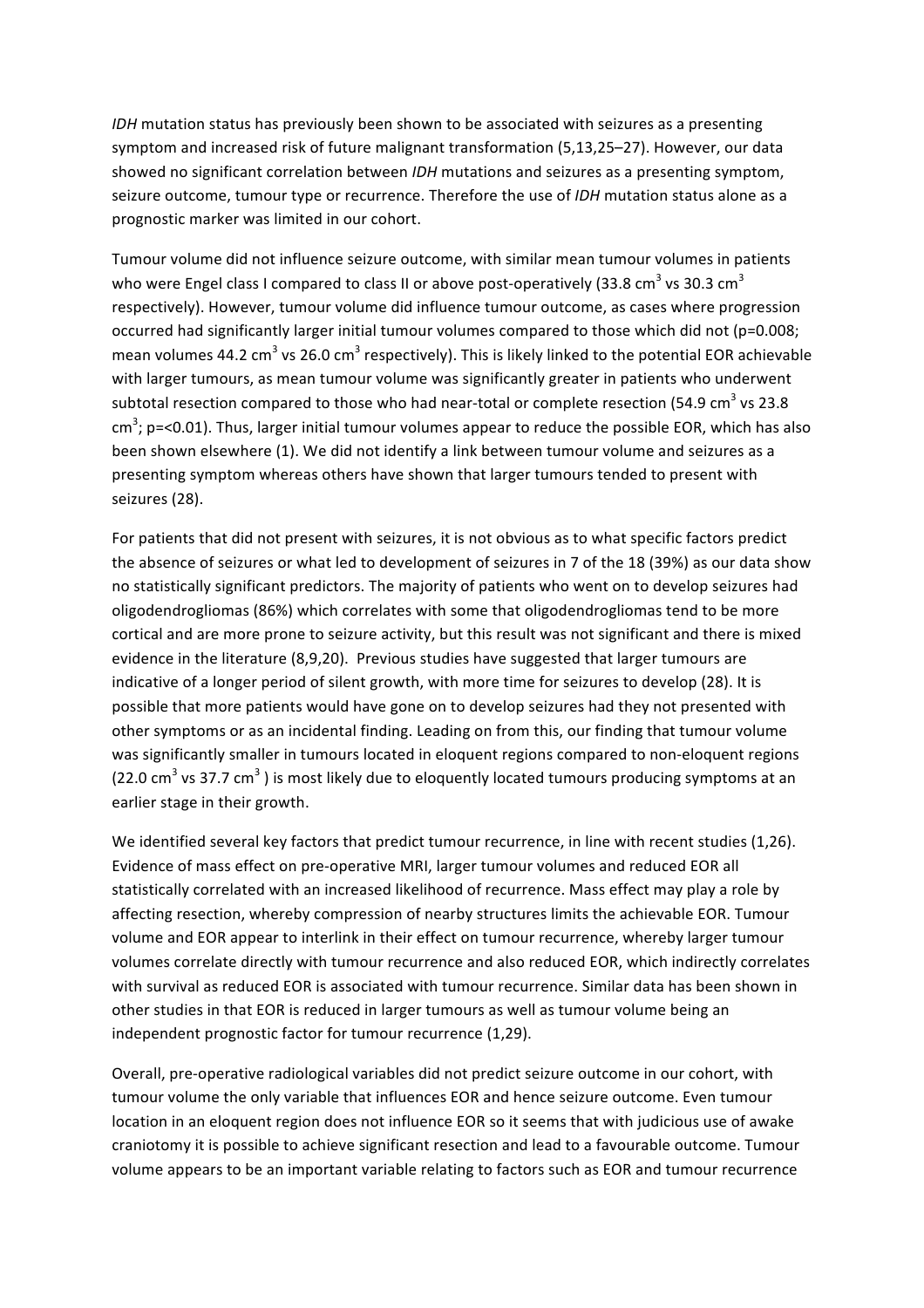but does not affect seizure outcome. In this study, the majority of patients achieved seizure freedom and thus were able to return to driving, which is a considerable benefit to quality of life, particularly due to the young age and previous good health of the majority of LGG patients.

This study has several limitations including the retrospective analysis of a single institution series. With multiple variables it is possible that the lack of statistical significance is related to small sample size. However, our findings regarding EOR and outcome are in line with the current LGG literature and further larger multicentre studies of radiological and molecular genetic variables are required.

# 5. Conclusion

Our data are consistent with similar studies when assessing seizure outcome after resection of LGG, in that a greater EOR gives improved seizure freedom. Even when EOR was subtotal, most patients were still Engel class I, indicating that the newer strategy of earlier and more aggressive resection may result in a better overall prognosis for patients with LGGs and improve quality of life with regards to seizure freedom. Radiological variables did not impact seizure outcome, indicating that cautious resection, particularly with the use of intra-operative functional mapping, is still possible in the majority of tumours even when eloquently located. Regardless of pre-operative variables, it appears the most important predictor of seizure outcome is maximal safe resection, regardless of tumour type.

#### **Funding**

This research did not receive any specific grant from funding agencies in the public, commercial, or not-for-profit sectors.

#### **Conflicts of interest**

None declared.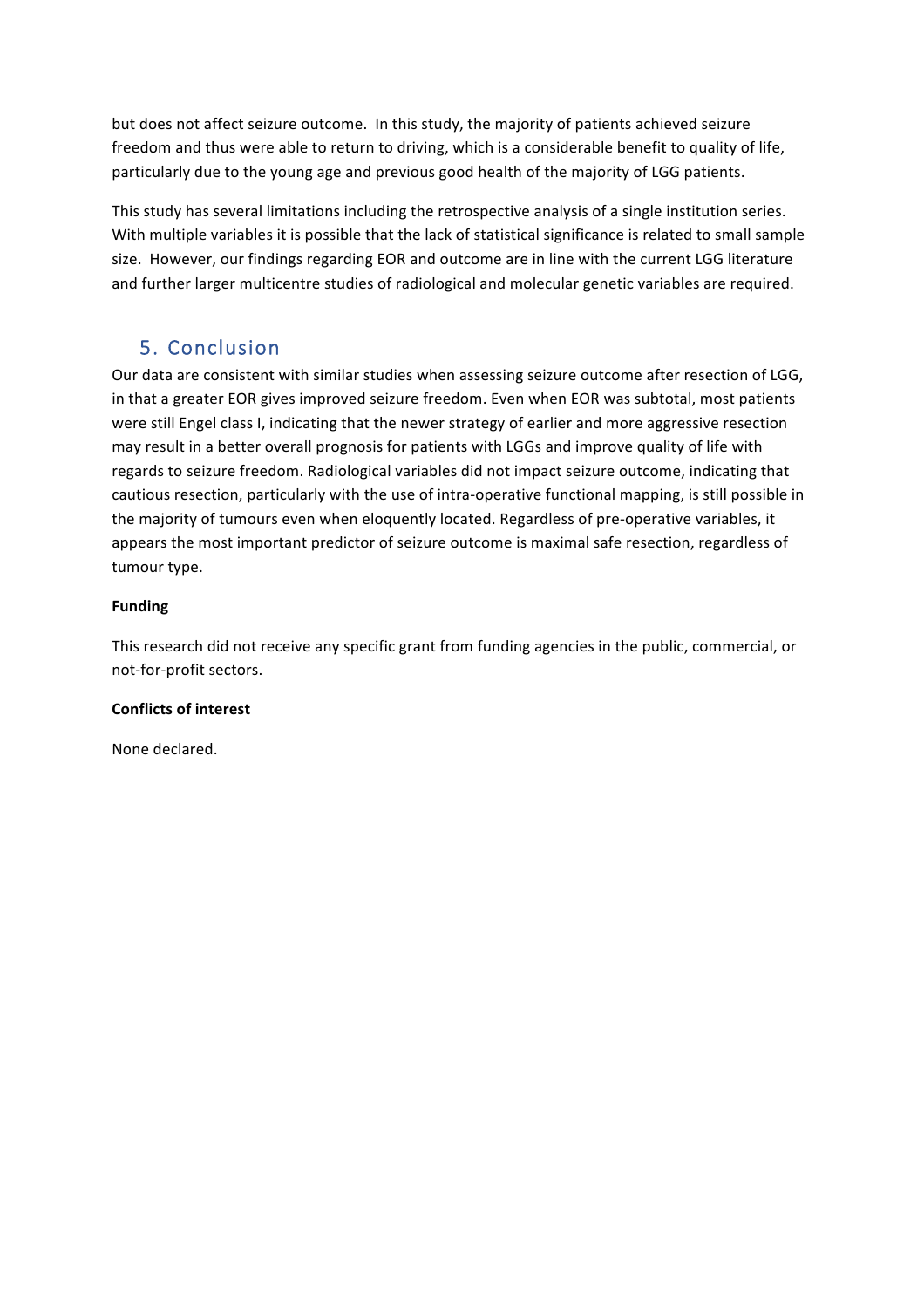## Bibliography

- 1. Capelle L, Fontaine D, Mandonnet E, Taillandier L, Golmard JL, Bauchet L, et al. Spontaneous and therapeutic prognostic factors in adult hemispheric World Health Organization Grade II gliomas: a series of 1097 cases. J Neurosurg [Internet]. 2013;118(6):1157-68. Available from: http://thejns.org/doi/10.3171/2013.1.JNS121
- 2. Duffau H, Taillandier L. New concepts in the management of diffuse low-grade glioma: Proposal of a multistage and individualized therapeutic approach. Neuro Oncol. 2015;17(3):332–42.
- 3. Darlix A, Deverdun J, Menjot de Champfleur N, Castan F, Zouaoui S, Rigau V, et al. IDH mutation and 1p19q codeletion distinguish two radiological patterns of diffuse low-grade gliomas. J Neurooncol. 2017;133(1):37–45.
- 4. Louis DN, Perry A, Reifenberger G, von Deimling A, Figarella-Branger D, Cavenee WK, et al. The 2016 World Health Organization Classification of Tumors of the Central Nervous System: a summary. Acta Neuropathol. 2016;131(6):803-20.
- 5. Leu S, von Felten S, Frank S, Boulay J-L, Mariani L. IDH mutation is associated with higher risk of malignant transformation in low-grade glioma. J Neurooncol [Internet]. 2016;127(2):363– 72. Available from: http://link.springer.com/10.1007/s11060-015-2048-y
- 6. Smits A, Duffau H. Seizures and the natural history of world health organization grade II gliomas: A review. Neurosurgery. 2011;68(5):1326-33.
- 7. Rudá R, Bello L, Duffau H, Soffietti R. Seizures in low-grade gliomas: natural history, pathogenesis, and outcome after treatments. Neuro Oncol. 2012;14:55-64.
- 8. Chang EF, Potts MB, Keles GE, Lamborn KR, Chang SM, Barbaro NM, et al. Seizure characteristics and control following resection in 332 patients with low-grade gliomas. J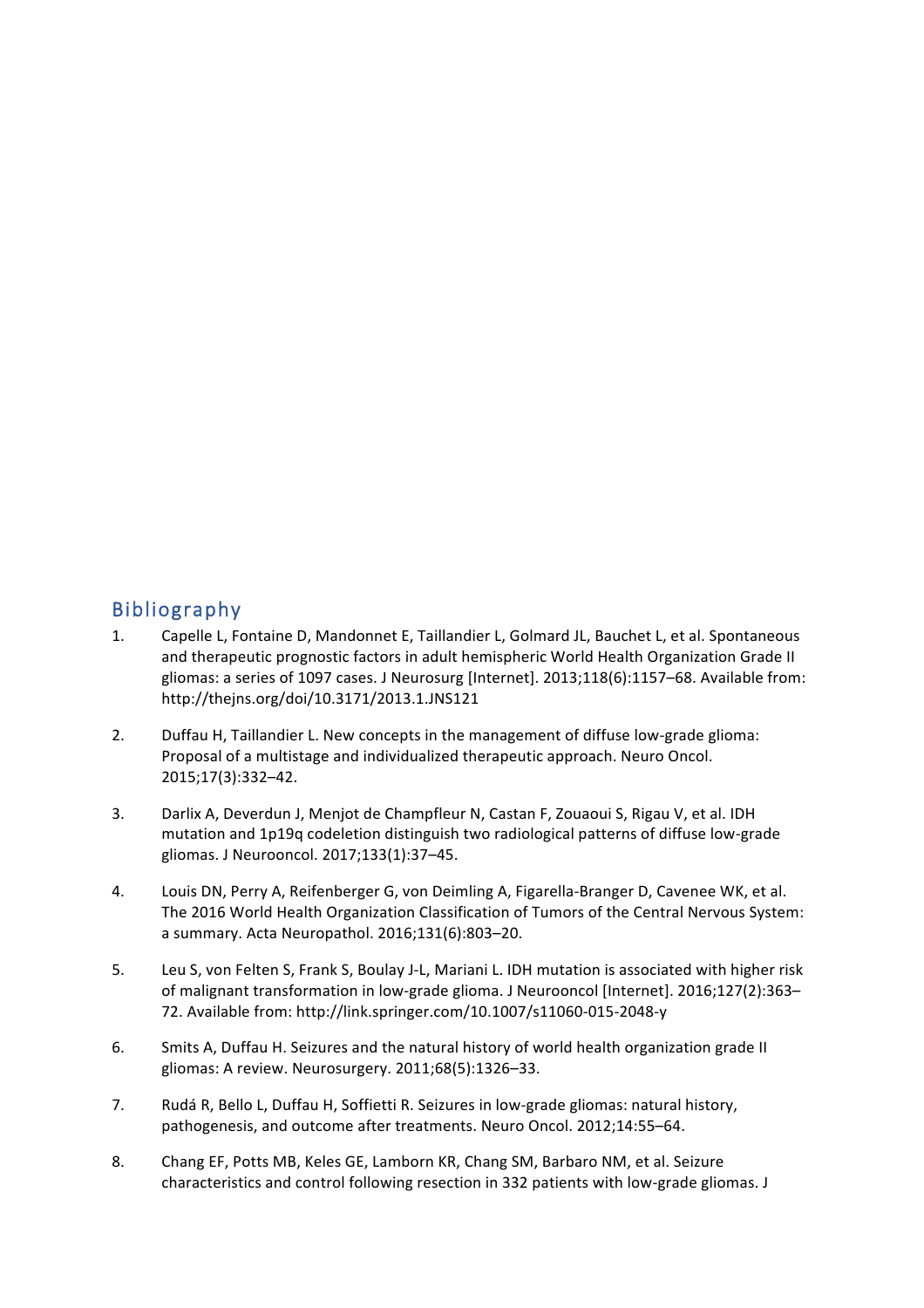Neurosurg [Internet]. 2008;108(2):227-35. Available from: http://thejns.org/doi/10.3171/JNS/2008/108/2/0227

- 9. You G, Sha ZY, Yan W, Zhang W, Wang YZ, Li SW, et al. Seizure characteristics and outcomes in 508 Chinese adult patients undergoing primary resection of low-grade gliomas: A clinicopathological study. Neuro Oncol. 2012;14(2):230-41.
- 10. You G, Huang L, Yang P, Zhang W, Yan W, Wang Y, et al. Clinical and molecular genetic factors affecting postoperative seizure control of 183 Chinese adult patients with low-grade gliomas. Eur J Neurol. 2012;19(2):298-306.
- 11. Zhong Z, Wang Z, Wang Y, You G, Jiang T. IDH1/2 mutation is associated with seizure as an initial symptom in low-grade glioma: A report of 311 chinese adult glioma patients. Epilepsy Res [Internet]. 2015;109(1):100-5. Available from: http://dx.doi.org/10.1016/j.eplepsyres.2014.09.012
- 12. Hayhurst C. Contemporary management of low--grade glioma: a paradigm shift in neurooncology. Pract Neurol [Internet]. 2017;17(3):183-90. Available from: http://pn.bmj.com/lookup/doi/10.1136/practneurol-2017-001604
- 13. Pouratian N, Schiff D. Management of low-grade glioma. Curr Neurol Neurosci Rep. 2010;10(3):224–31.
- 14. Duffau H. Long-term outcomes after supratotal resection of diffuse low-grade gliomas: a consecutive series with 11-year follow-up. Acta Neurochir (Wien). 2016;158(1):51-8.
- 15. Xu DS, Awad A-W, Mehalechko C, Wilson JR, Ashby LS, Coons SW, et al. An extent of resection threshold for seizure freedom in patients with low-grade gliomas. J Neurosurg [Internet]. 2017;1-7. Available from: http://www.ncbi.nlm.nih.gov/pubmed/28548599%5Cnhttp://thejns.org/doi/10.3171/2016.1 2.JNS161682
- 16. Bonney PA, Boettcher LB, Burks JD, Baker C, Conner AK, Fujii T, et al. Rates of Seizure Freedom After Surgical Resection of Diffuse Low-Grade Gliomas. World Neurosurg [Internet]. 2017;106:750-6. Available from: http://dx.doi.org/10.1016/j.wneu.2017.06.144
- 17. Englot DJ, Berger MS, Barbaro NM, Chang EF. Predictors of seizure freedom after resection of supratentorial low-grade gliomas. J Neurosurg [Internet]. 2011;115(2):240-4. Available from: http://thejns.org/doi/abs/10.3171/2011.3.JNS1153
- 18. Zhang ZY, Chan AKY, Ng HK, Ding XJ, Li YX, Shi ZF, et al. Surgically treated incidentally discovered low-grade gliomas are mostly IDH mutated and 1p19q co-deleted with favorable prognosis. Int J Clin Exp Pathol. 2014;7(12):8627-36.
- 19. Shan X, Fan X, Liu X, Zhao Z, Wang Y, Jiang T. Clinical characteristics associated with postoperative seizure control in adult low-grade gliomas: a systematic review and metaanalysis. Neuro Oncol [Internet]. 2017;(November):1-8. Available from: http://academic.oup.com/neuro-oncology/article/doi/10.1093/neuonc/nox130/3977865
- 20. Mulligan L, Ryan E, O'Brien M, Looby S, Heffernan J, O'Sullivan J, et al. Genetic features of oligodendrogliomas and presence of seizures. The relationship of seizures and genetics in LGOs. Clin Neuropathol [Internet]. 2014;33(7):292-8. Available from: http://www.dustri.com/article\_response\_page.html?artId=11603&doi=10.5414/NP300727&  $L=0$